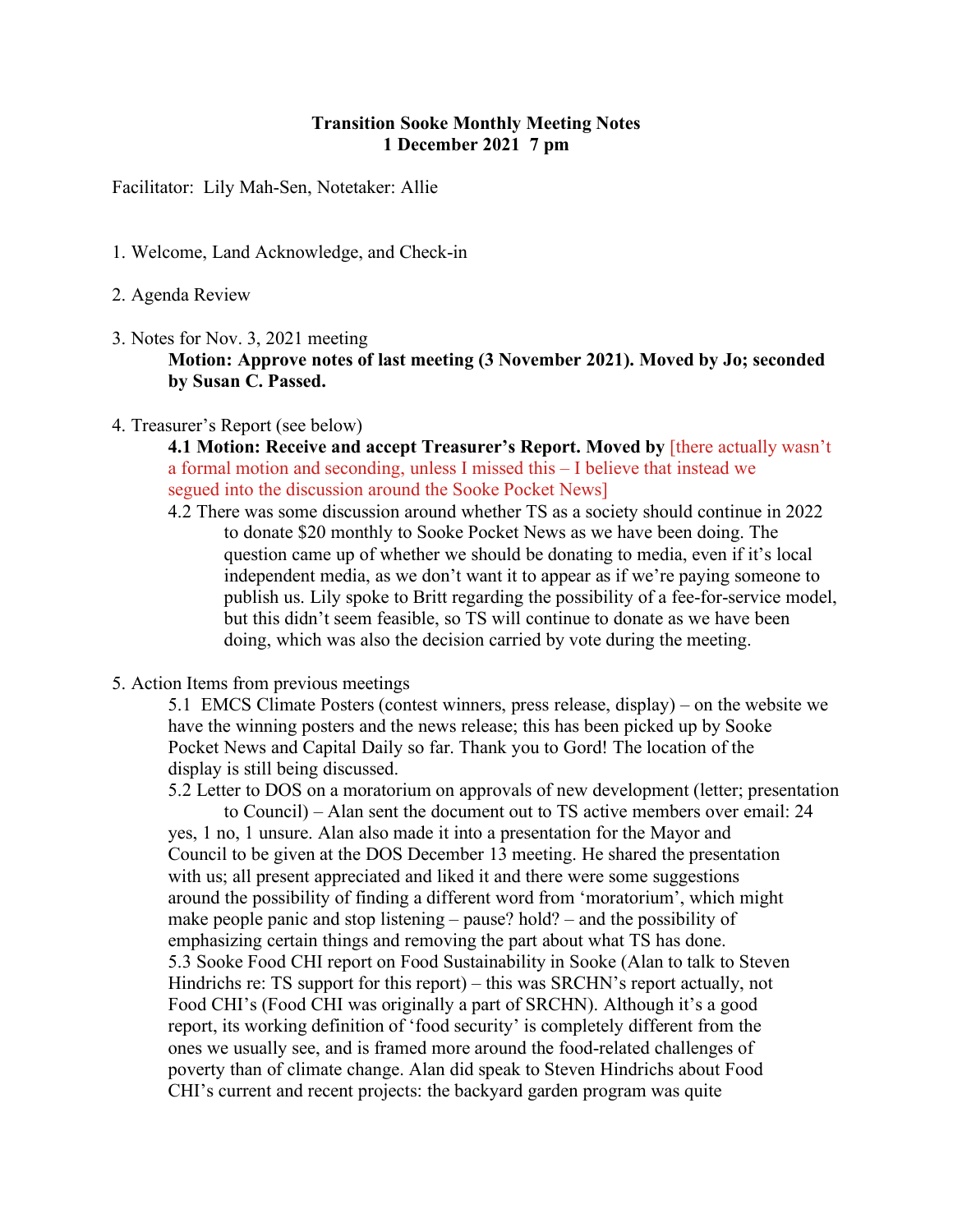successful in 2020 but only had a couple of participants this past summer. Food CHI also runs the apple festival in the fall and Seedy Saturday in February, has kept lists of local farms, and does fruit tree gleaning projects on and off. Alan wondered if some TS folks would want to start doing more in the area of food security? One action team was originally going to be Food security/Agriculture, but other than supporting the community gardens nothing else has happened in that area. Maybe reach out in the newsletter, or maybe help Food CHI out rather than starting our own initiative? Maybe a collaboration between SRCHN and Food CHI and TS? Could there be a food security summit, inviting everyone who has been involved locally and maybe regionally? Or have food security as a theme at the AGM in February?

6. Watch Dog Report: Yvonne attended the November 8 meeting. There was a business license amendment about food trucks (being mobile vs. permanent structures and the impact of disposal of grey dishwater and grease on the wastewater treatment plant). Plastic bags: local businesses are already implementing ban on plastic bags at checkout. Delegation from Sooke Chamber of Commerce: the person speaking said that Sooke businesses are feeling overtaxed. Someone came to talk about his problems with trying to find a place to operate his business. Council was supportive and said that they hoped that as new development comes in he will be able to find space, but he said he had talked to others and it was hard to get into a new development because they want big box stores and franchises. Mayor Tait acknowledged that this was a problem, but didn't suggest a solution. Change to alternative approval process: they will take forms online going forward. The subdivision of 5627 Woodlands Road received final approval. Discussion about fireworks problems and about setting a certain time for fireworks on days that they're going to be set off. Hester will email the other reports.

## 7. Team Reports:

7.1 OCP+Climate Team – Alan: poster contest and presentation on the moratorium already covered. Banning natural gas hookups (actually this is the Green Energy Group): there is now a motion from the CAC on doing this, which is going to the next council meeting, so holding off on this for now. Gord has been meeting with the Sooke Community Association about possible retrofitting of the community hall to make it more energy efficient and climate-friendly. Lily and both Susans are looking at regional growth statements. Regional Context Statement will be embedded into the OCP. Will suggest that they don't have in that first section the historical 3.2% being what we expect/prepare for; but rather stay more in line with the climate emergency and the targets we're trying to meet.

7.2 Local Economy Group – hasn't met.

7.3 Water Group – Heather has been reading all the fine print and laws, and Lynn has been sending out random emails to water people and getting great answers. In January there will be a presentation in Metchosin by Sylvia Kenny II didn't catch her potential new last name]. Transition Salt Spring got us in touch with wellmonitoring people and have been very helpful. **Action: the Water Group will**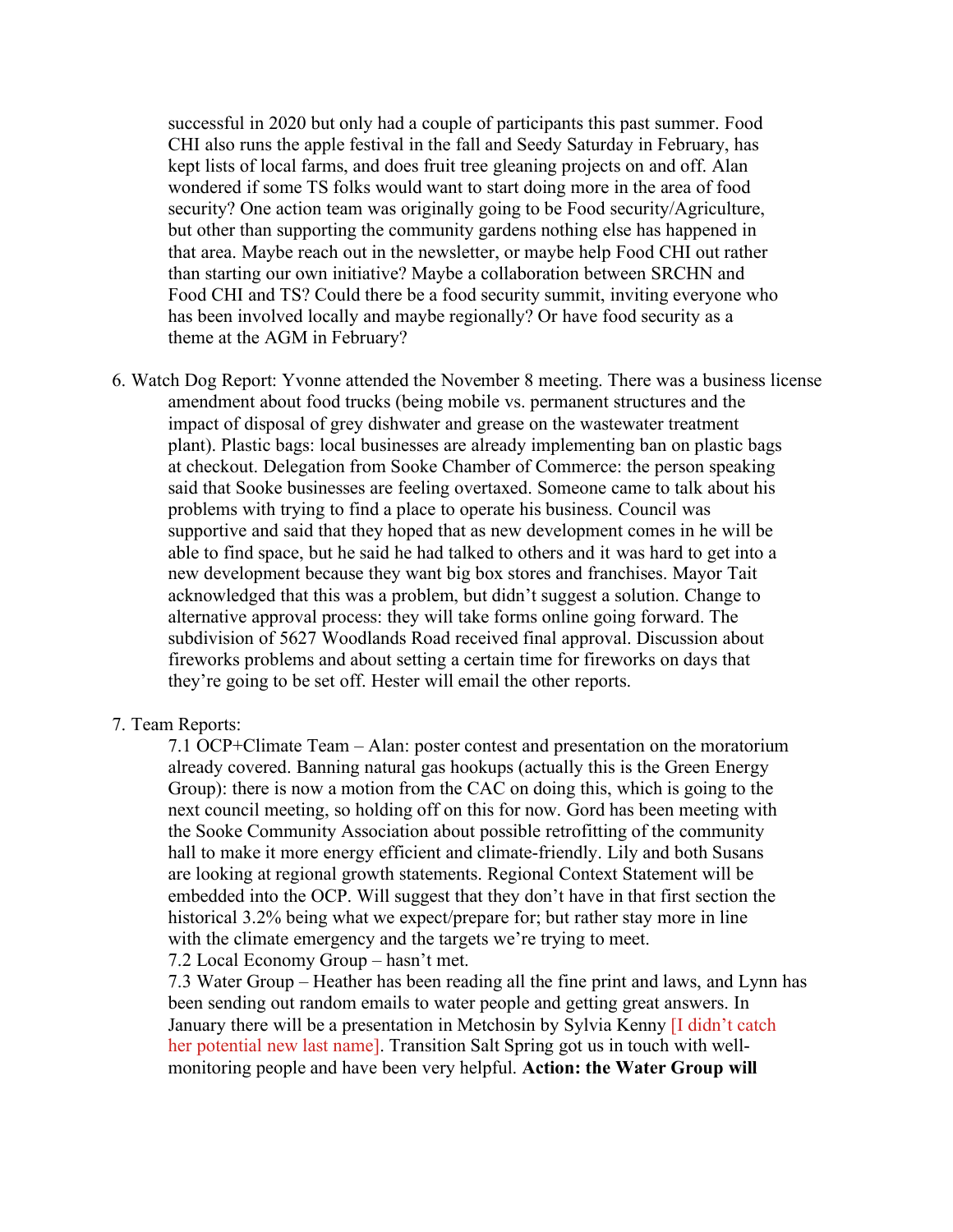## **write a thank-you note to Transition Salt Spring (on behalf of TS) for all their help with water issues.**

8. Report from SMBI – Koshin: The SMBI web page at transitionsooke.org could use an update. There is a new logo, and updated text would also be good: additions of actions in 2021, links to docs like agendas and minutes, and an almost-ready rewritten Quest document. Last month SMBI discussed the future, including potential changes to name, logo, and affiliation with TS society. Decided to retain name and affiliation for the time being. Koshin will be SMBI representative at monthly TS meetings. SMBI will meet next on Dec 14 at 2 p.m. at Sooke Baptist Church to review the Quest document (operating principles, conduct etc.); there will be major revisions which will help objectives become clearer and more defined, and SMBI will stay aligned with TS in ways directed by their members and TS directors. Koshin can send text updates for the website to Claudia; **Lily will send him Claudia's email address.**

9. Letter from Wild Wise Sooke: WWS sent TS a very nice thank-you letter as they leave and become their own society.

10. District of Sooke Committees

10.1 CAC – Moki: not staying with the group after December. Will present resolution to Council on December 13 about growth moratorium and also banning natural gas hookups for new builds.

10.2 Land Use and Development Committee – Susan B not present.

10.3 OCP Committee – people are watchdogging that one.

10.4 Economic Development Committee – Local Economy Group has been at CED committee meetings once a month. Nov 26: final review of local Sooke ED strategy. ED officer Sue Welke has left. They have hired not exactly another economic development officer, but someone who will be part of staff and work with that committee. They're asking people if they want to stay on the committee for the next year or not, and will put out a call for more people if not everyone is staying. Two main priorities financially: developing land strategy and \$10,000 for promotional materials to attract businesses to Sooke. CAC was meant to be a temporary committee and will dissolve on 30 June, while the CDC one will keep going.

11. Any Other New Business: there was some discussion around what can be done at the municipal level and what has to be done at the provincial level. It was voiced that sometimes it seems like every time we find something to do that could be meaningful, it would need to be done at the provincial level, such as pesticides or building codes (though it was mentioned that Sooke decided on Step 3 when they could have decided on Step 5 or beyond). Should we be writing more letters to the provincial and federal governments? There seems to be an attitude at the provincial level that municipalities who don't 'behave' can and will have the money pulled out from underneath them, despite the authority they should have under the Community Charter.

## 12. Adjourn

Next Meeting: Wednesday Jan. 5, 2022. 7 pm. Facilitator: Alan Dolan